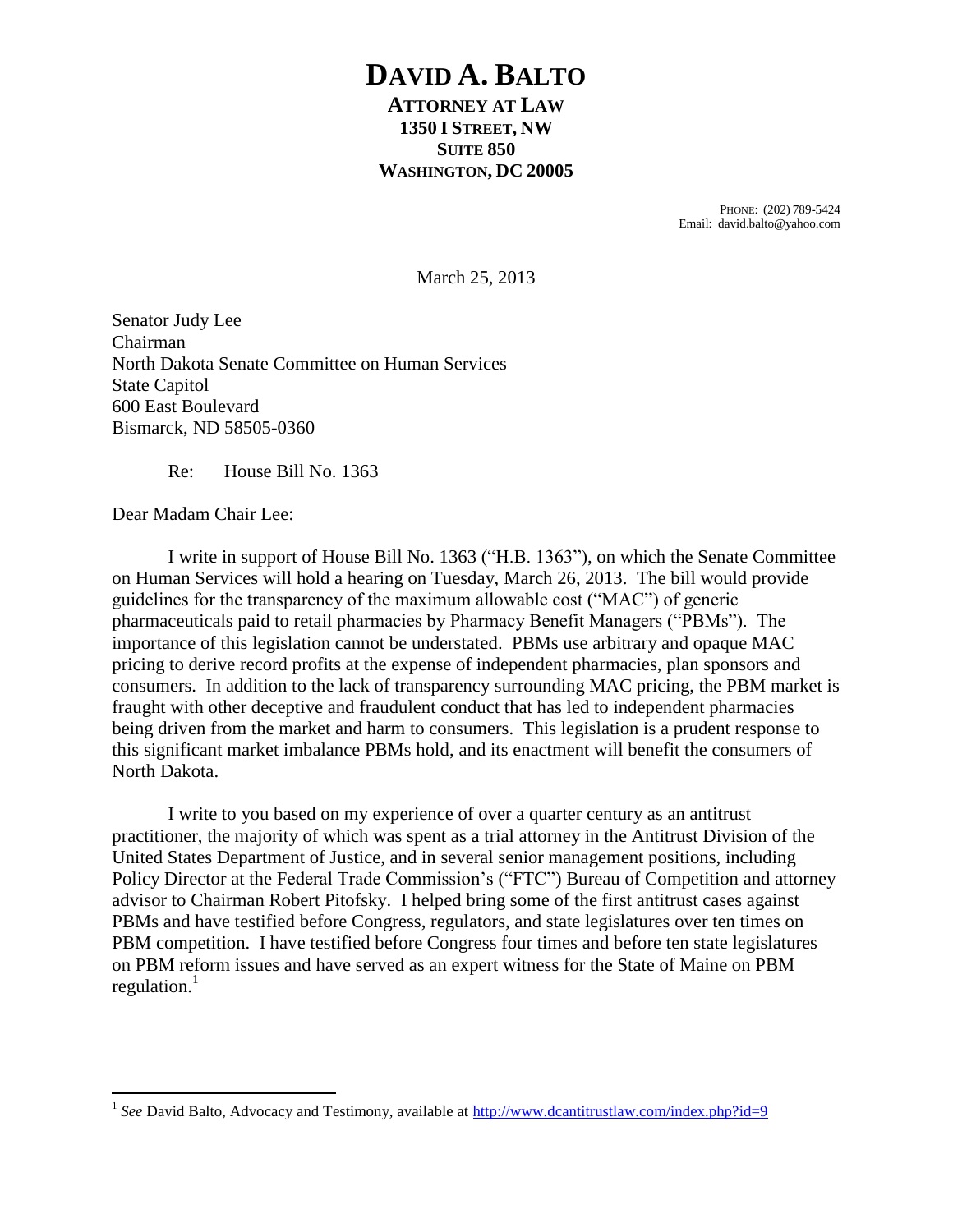Chairman Judy Lee Page 2

### **BACKGROUND**

Pharmacy Benefit Managers are one of the most problematic, least regulated and least understood aspects of the healthcare delivery system. Over 80% of pharmaceuticals in the United States are purchased through PBM networks. PBMs serve as intermediaries between health plans, pharmaceutical manufacturers and pharmacies, and PBMs establish networks for consumers to receive reimbursement for drugs. Although the primary function of a PBM initially was simply to create networks and process pharmaceutical claims, these entities have exploited the lack of transparency and created conflicts of interest which have significantly distorted competition, reduced choices for consumers and ultimately increased the cost of drugs.

The PBM market is dominated by two PBMs, ESI/Medco and CVS Caremark who together control over 80% of the market for large health plans. Because the two largest PBMs' operations are clouded in secrecy and are replete with significant conflicts of interest, PBMs have effectively increased the cost of drugs over the past several years and have seen their profits skyrocket from \$900 million a year to over \$7 billion a year at the expense of payors and consumers.



### **MAC PRICING IS A SIGNFICANT SOURCE OF PBM REVENUE AT THE EXPENSE OF CONSUMERS AND RETAIL PHARMACY**

Like many health care businesses PBMs must establish reimbursement rates for services and the dispensing of drugs. This system works best, for consumers, plans, and pharmacies when there is a transparent and consistent system for determining these reimbursement rates. When there is a transparent and consistent system all of the market participants can effectively plan, purchase goods and provide services. Where transparency and consistency are absent there is a significant opportunity for providers and ultimately consumers to be harmed by deceptive and unfair conduct.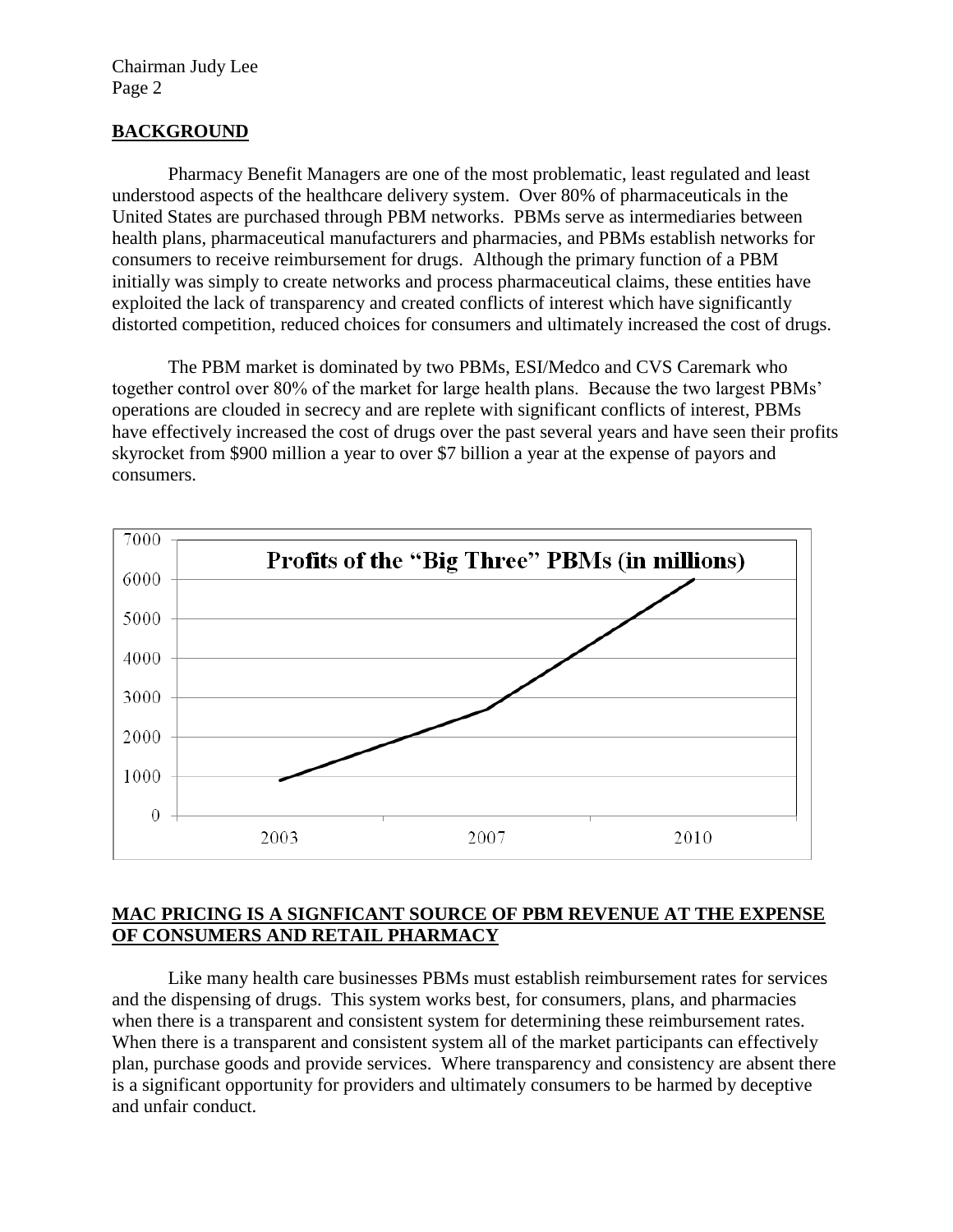Chairman Judy Lee Page 3

 $\overline{a}$ 

Unfortunately, currently the reimbursement system for generic drugs often lacks these critical elements. Generic reimbursement is based on a MAC list, which sets the maximum allowable cost. MAC lists are PBM‐generated list of products that includes the upper limit or maximum amount that a PBM will pay for generic drugs and brand name drugs that have generic versions available. There is no standard methodology for derivation of MAC lists or how the maximum prices are determined. Neither plan sponsors nor retail pharmacies are informed how products are added or removed from a MAC list or the methodology that determines how reimbursement is calculated. Moreover, PBMs often utilize multiple MAC lists to create a spread between what they charge a plan versus the amount they reimburse a pharmacy. This lack of transparency and prevalence of nonstandard MAC list and pricing derivation allows PBMs to utilize an aggressively low MAC price list to reimburse their contracted pharmacies and a different, higher list of prices when they sell to their clients, plan sponsors. Essentially, the PBMs reimburse low and charge high with their MAC price lists, pocketing the significant spread between the two prices. Most plans are unaware even that multiple MAC lists are being used and have no real concept of how much revenue the PBM retains.<sup>2</sup>

This can be additionally problematic from a plan sponsor perspective. The lack of transparency surrounding MAC list derivation causes plans worry that they are paying more than they should for some multisource products. Without the knowledge of whether certain generics are included or excluded on MAC lists, a plan does not know whether a member's copay may increase due to drugs not being available on MAC lists. A member may complain that they cannot get access to a generic that should be available through their benefit and the plan is forced to pay a higher price to the PBM.

H.B. 1363 will address these problems by, *inter alia*, requiring PBMs to disclose the specific market-based sources they use to determine and set MAC prices; ensuring that MAC prices are not set below costs (market-based sources available); setting specific requirements of drugs to be included on MAC lists; and requiring PBMs to disclose to plan sponsors whether the PBM is using an identical MAC list with respect to billing the plan sponsor and the network retail pharmacy. If a PBM is using multiple MAC lists the PBM must disclose to the plan sponsor any differences between the amount paid to any pharmacy and the amount charged to the plan sponsor. Where transparency and consistency are absent there is a significant opportunity for providers and ultimately consumers to be harmed by deceptive and unfair conduct. By requiring disclosure of MAC pricing, H.B. 1363 will help ensure North Dakota consumers, plans and pharmacies do not pay more for generic drugs than they should.

#### **WEAK TRANSPARENCY STANDARDS ALLOW PBMS TO ENGAGE IN DECEPTIVE CONDUCT**

In addition to MAC list and pricing, facing weak transparency standards, the major PBMs frequently engage in a wide range of deceptive and anticompetitive conduct that ultimately

<sup>&</sup>lt;sup>2</sup> See Mark Meador, *Squeezing the Middleman: Ending Underhanded Dealing In the Pharmacy Benefit Management Industry Through Regulation*,20 Annals of Health L. 77, 80-81 (2011).